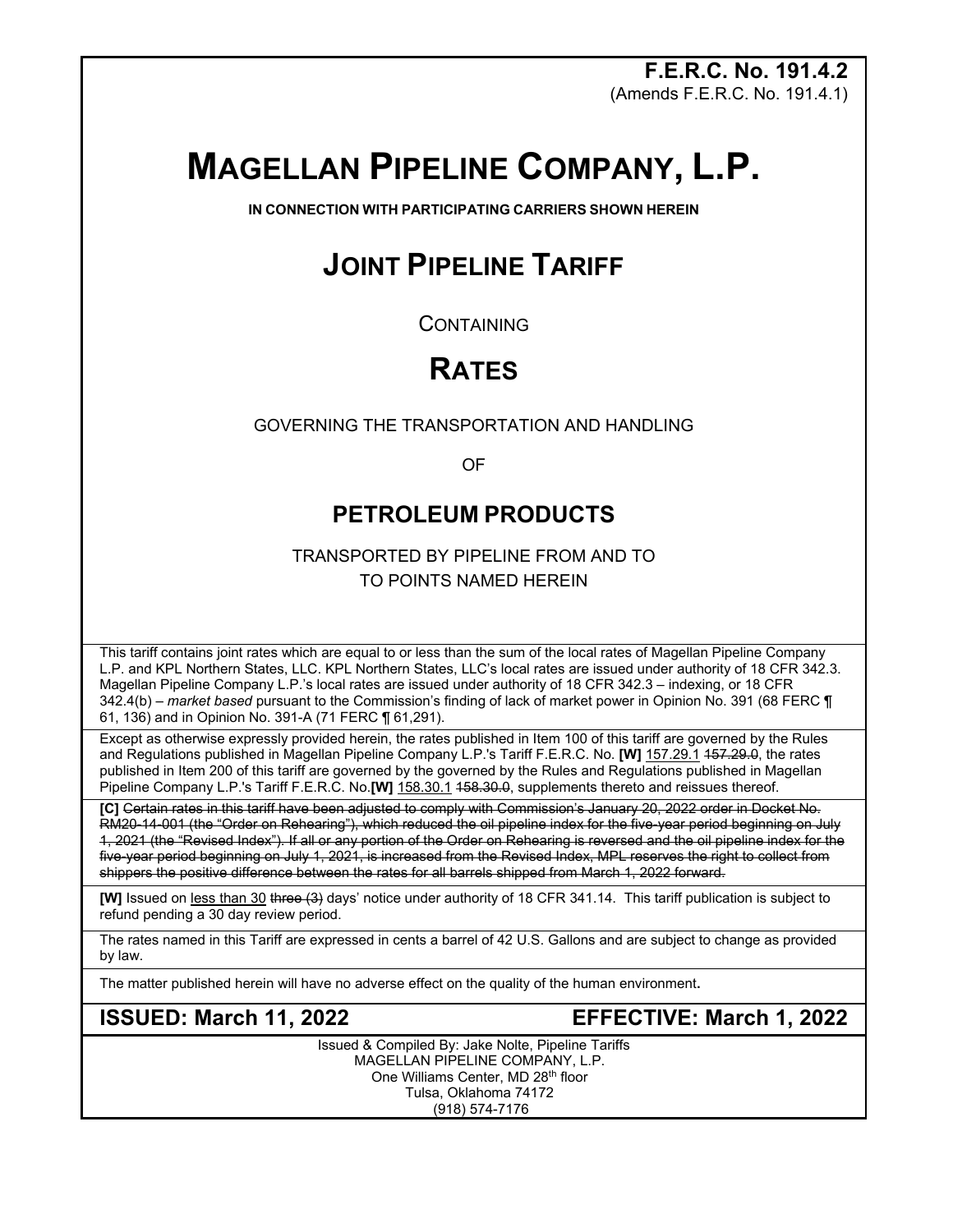## PARTICIPATING CARRIERS

KPL Northern States, LLC (KPL)

| <b>JOINT RATES</b><br>All Rates are for pipeline transportation only.<br>[U] Unchanged. All rates are unchanged.<br>(Rates In Cents Per Barrel)                                                                                                          |                                |                                                                    |  |  |
|----------------------------------------------------------------------------------------------------------------------------------------------------------------------------------------------------------------------------------------------------------|--------------------------------|--------------------------------------------------------------------|--|--|
| All rates in this Item are subject to the provisions found in the Special and Ancillary Services and Related Requirements<br>published in MPL's F.E.R.C. No. [W] 157.29.1 457.26.0, Items 150, 155 and 160, supplements thereto and reissues<br>thereof. |                                |                                                                    |  |  |
| <b>ITEM NO.</b>                                                                                                                                                                                                                                          | TO                             | FROM: Flint Hills Resources, L.P.,<br>Pine Bend, Dakota County, MN |  |  |
| 100                                                                                                                                                                                                                                                      | Glenpool (Explorer PL), OK     | 590.53                                                             |  |  |
|                                                                                                                                                                                                                                                          | Heavener, OK                   | 695.94                                                             |  |  |
|                                                                                                                                                                                                                                                          | McRae Jct., AR                 | 807.92                                                             |  |  |
|                                                                                                                                                                                                                                                          | North Little Rock (MPL), AR    | 807.92                                                             |  |  |
|                                                                                                                                                                                                                                                          | North Little Rock (Others), AR | 819.59                                                             |  |  |